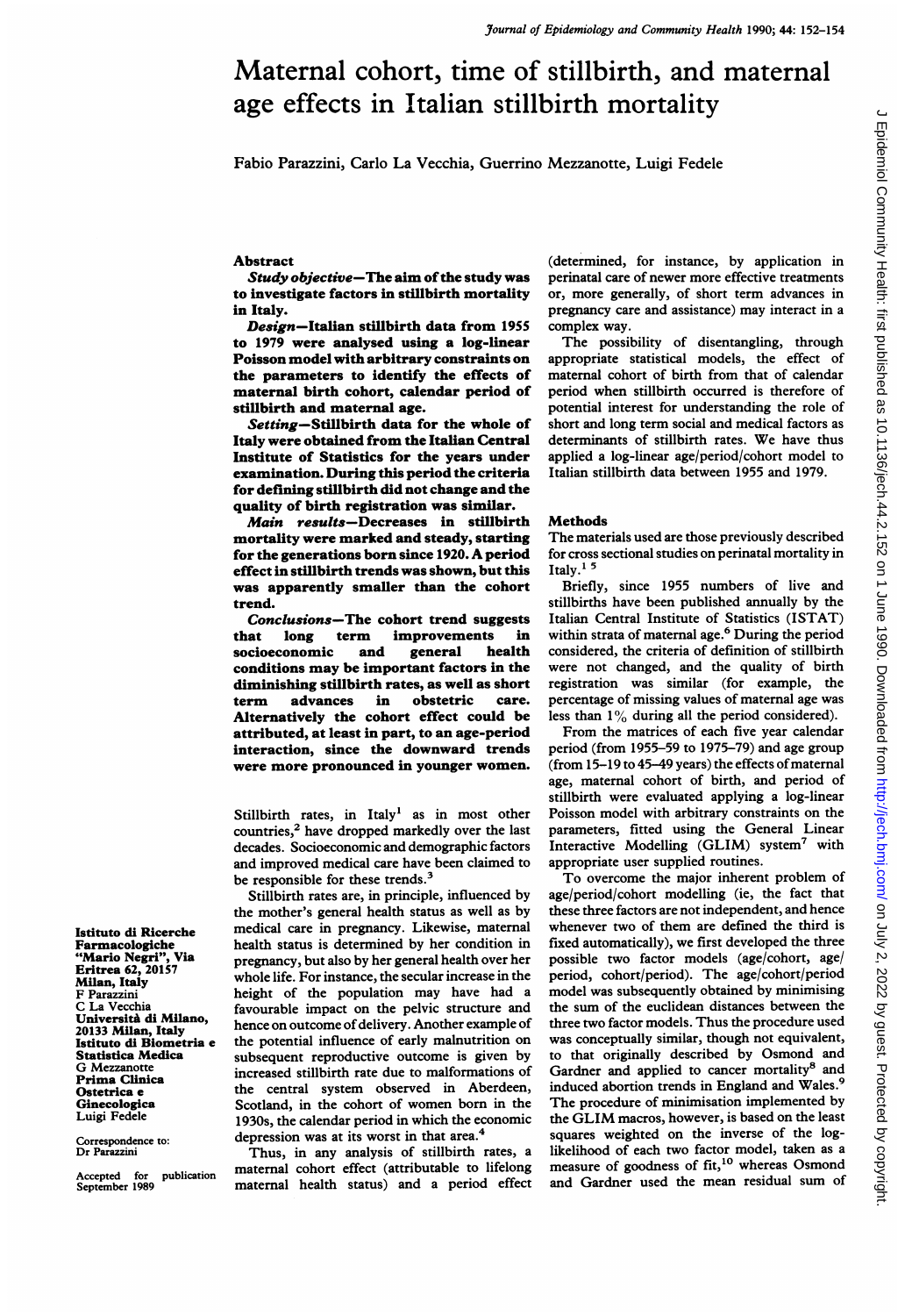squares, minimising the sum of distances as a measure of goodness of fit.

Maternal cohort of birth and period of stillbirth values were averaged to unity. They can therefore be interpreted as the estimated risk of stillbirth for each specific cohort or period compared to the whole of the data considered, while age values are assimilable to rates per 1000 births.

Age and cohort values are always based on five age specific rates from the original matrices, but cohort values related to earlier and more recent periods are based on fewer age specific rates (ie, only one for the 1910 cohort, two for the 1915 cohort and, from the other end, one for the 1960, two for the 1955 cohort and so on). Thus, values for extreme cohorts are clearly subject to greater random variation. Further, the inclusion of any linear component on one factor modifies the parameter estimates for the other factors, ie, there is an inevitable problem of identifiability in any such model. Thus the estimated values should be viewed in relative terms of changes in slopes (ie, second derivatives of the curves), rather than in relation to their absolute values and, in any case, although they may represent <sup>a</sup> useful summary guide to the interpretation of trends in mortality, the estimates from the model are in no event substitutes for careful examination of age-specific trends. Problems of estimation in age/period/ cohort models are discussed in detail in a separate paper.<sup>10</sup>

#### Results

The table gives the matrix age specific rates. Maternal cohorts can be read on the ordinate, age of the mother on the abscissa, and period of



Figure <sup>I</sup> Effect of maternal age, cohort of maternal birth, and period of stillbirth in Italy, 1955-1979.

Italian stillbirth mortality rates/1OO0 pregnancies, 1955-1979

| Period of<br>stillbirth | Maternal age (years) |         |         |         |                                           |         |       | Central year of<br>maternal |
|-------------------------|----------------------|---------|---------|---------|-------------------------------------------|---------|-------|-----------------------------|
|                         |                      |         |         |         | 15-19 20-24 25-29 30-34 35-39 40-44 45-49 |         |       | birth cohort                |
|                         |                      |         |         |         |                                           |         | 66.39 | 1910                        |
|                         |                      |         |         |         |                                           | 50.39   | 64.75 | 1915                        |
|                         |                      |         |         |         | 34.89                                     | 47.25   | 59.71 | 1920                        |
|                         |                      |         |         | 24.95   | 30.39                                     | 40.01   | 49.83 | 1925                        |
|                         |                      |         | 20.53   | 20.95   | 25.26                                     | 34.01   | 46.58 | 1930                        |
|                         |                      | $18-71$ | $15-00$ | $16-48$ | 19.93                                     | $27-40$ |       | 1935                        |
| 1955-59                 | 19.50                | 16.18   | 12.28   | 12.27   | 15.42                                     |         |       | 1940                        |
| 1960-64                 | 15.29                | 10.97   | 9.23    | 9.47    |                                           |         |       | 1945                        |
| 1965-69                 | $11-41$              | 8.39    | 7.65    |         |                                           |         |       | 1950                        |
| 1970-74                 | 8.33                 | 6.54    |         |         |                                           |         |       | 1955                        |
| 1975-79                 | 6.90                 |         |         |         |                                           |         |       | 1960                        |

stillbirth on the diagonal. Stillbirth rates rose with maternal age, and substantially decreased in each subsequent cohort and calendar period.

The results of the age/period/cohort model are plotted in fig 1. Stillbirth risk increased with maternal age. The excess stillbirths observed in teenagers according to the age/period/cohort model is apparently greater than that observed from direct inspection of cross sectional rates (table, fig 2), in the absence of consideration of the cohort effect. Decreases in stillbirth mortality



Figure 2 Trend in stillbirth rates in subsequent cohort of maternal birth, Italy, 1955-1979.

were marked and steady for the generations born since 1920. Likewise, a period effect emerged in drops in stillbirth rates; however, this was apparently smaller than the cohort one.

No appreciable differences emerged in period/ cohort/age effect when analysis was conducted according the three broad Italian geographical areas (North, Centre, South; data not shown).

### Discussion

Application of a log-linear Poisson model to Italian stillbirth rates suggested that there was a major cohort component in the decrease, while the declines in the period component were apparently smaller.

The indications given by any such model must be considered with great caution, since there is no way to overcome its non-identifiability property and, therefore, an age-period interaction could spuriously enhance a cohort effect. Further, the importance given by the model to the cohort effect could be explained, at least in part, in terms of limitations of the model, since the number of period parameters estimated was only five as compared with 11 cohort and seven age parameters, and the model tends to weight each effect in direct relation with the corresponding number of parameters.<sup>10</sup> These findings, nonetheless, merit discussion in epidemiological terms. The model suggests that long term